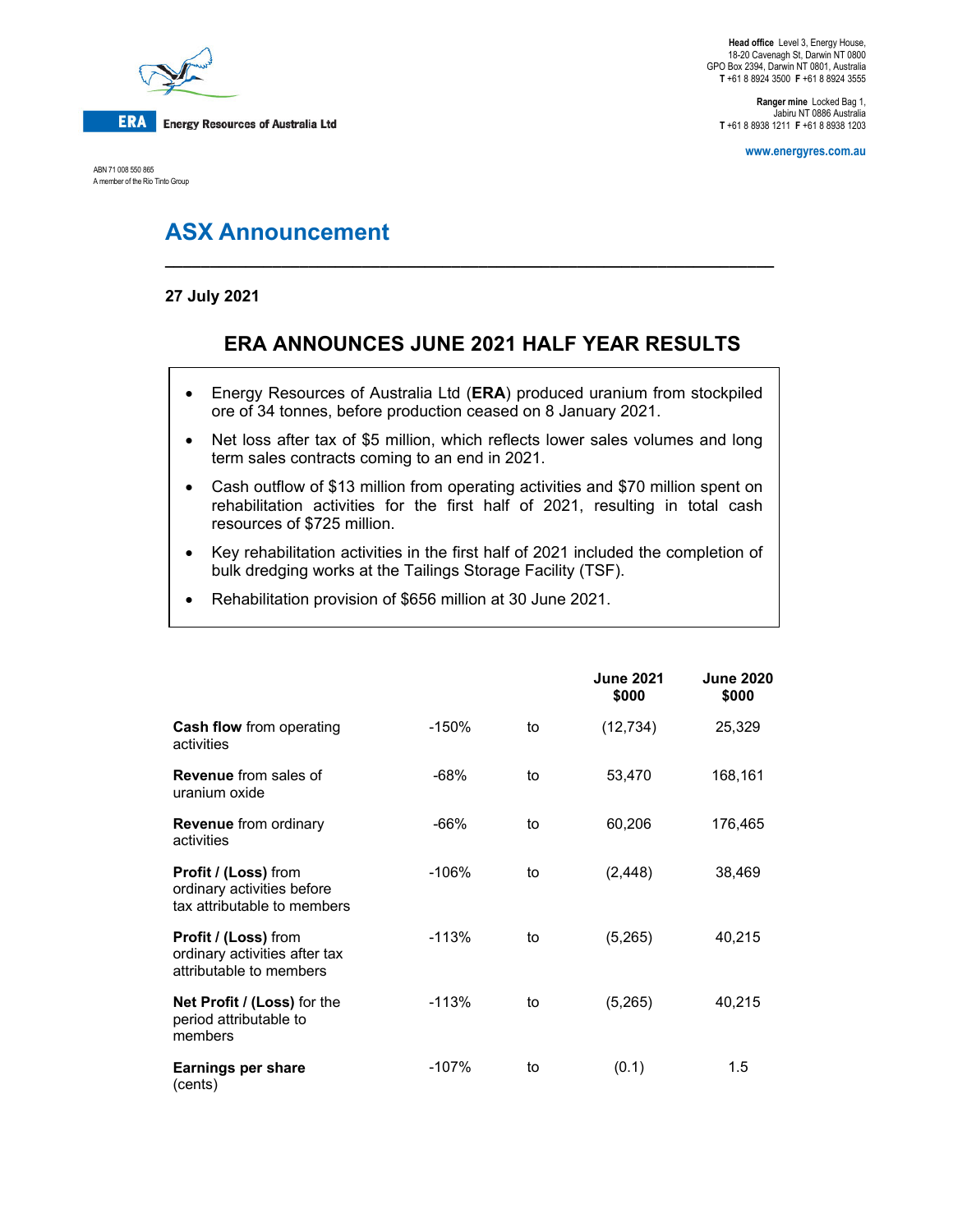

#### **Review of operations**

ERA incurred a cash outflow from operating activities of \$13 million for the half-year ended 30 June 2021 compared to positive cash flow of \$25 million for the same period in 2020. Cash rehabilitation spend for the half-year ended 30 June 2021 was \$70 million compared to \$38 million for the same period in 2020.

ERA held total cash resources of \$725 million at 30 June 2021, comprised of \$191 million in cash at bank and \$534 million of cash held by the Commonwealth Government under the Ranger Rehabilitation Trust Fund. The Company has no debt.

ERA's net loss after tax for the half-year ended 30 June 2021 was \$5 million compared with \$40 million for the same period in 2020. The 2021 half-year result was supported by lower cash costs resulting from the continued successful execution of the ERA business Transformation Program.

In response to the ongoing COVID-19 pandemic, ERA continues to maintain controls and protocols in accordance with the Company's COVID-19 Management Plan to protect our employees and local communities as our first priority and ensure full compliance with Government requirements.

Uranium oxide production for the half-year ended 30 June 2021 was 34 tonnes, compared to 798 tonnes for the same period in 2020. Production at the Ranger Mine ceased, in accordance with the Ranger Authority, on 8 January 2021. This concluded processing activity on the Ranger Project Area after 40 years of operation, during which time more than \$500 million of royalty payments have been made to governments and Indigenous interests.

Revenues from sales of uranium oxide were \$53 million for the half year compared to \$168 million for the same period in 2020.

Sales volume for the period was 351 tonnes, compared to 1,044 tonnes for the June 2020 halfyear. The average realised sales price on contracted sales in the June 2021 half-year was US\$54.31 per pound compared to US\$52.99 per pound in 2020. The average realised price on all sales (including uncontracted material sold into the spot market) in 2021 was US\$51.39. The average realised price compares favourably against the average spot price of US\$30.15 per pound.

The average Australian/US dollar exchange rate for the first half of 2021 was US74 cents compared to US65 cents in the first half of 2020. As sales of uranium oxide are denominated in US dollars, this strengthening of the Australian dollar has had an unfavourable impact on revenue when compared to 2020.

In April 2020, ERA entered into a number of forward foreign exchange contracts in order to manage exposure to foreign exchange risks arising from USD denominated sales which have been completed with the final instalment fully settled in March 2021. The forward exchange contracts were entered into at an average exchange rate of US65 cents for 70 per cent of the contracted US denominated sales proceeds.

Cash costs for the June 2021 half-year were lower than the corresponding period in 2020. This was mainly driven by the successful ongoing delivery of ERA's business Transformation Program. The second phase of the program "Transformation 2.0", which has been underway since the first half of 2020, has greater focus on rehabilitation. The program targets idea generation and initiative implementation, with the objectives to deliver cost reductions and avoidance without compromising safety or environmental outcomes.

In 2018, the Company initiated the "My Future Plan" employee support program to prepare mining and processing employees for "life after ERA". The program provides participants with opportunities to expand their skills and capabilities as the Company plans for the cessation of production at Ranger. The program also provides support to employees seeking to be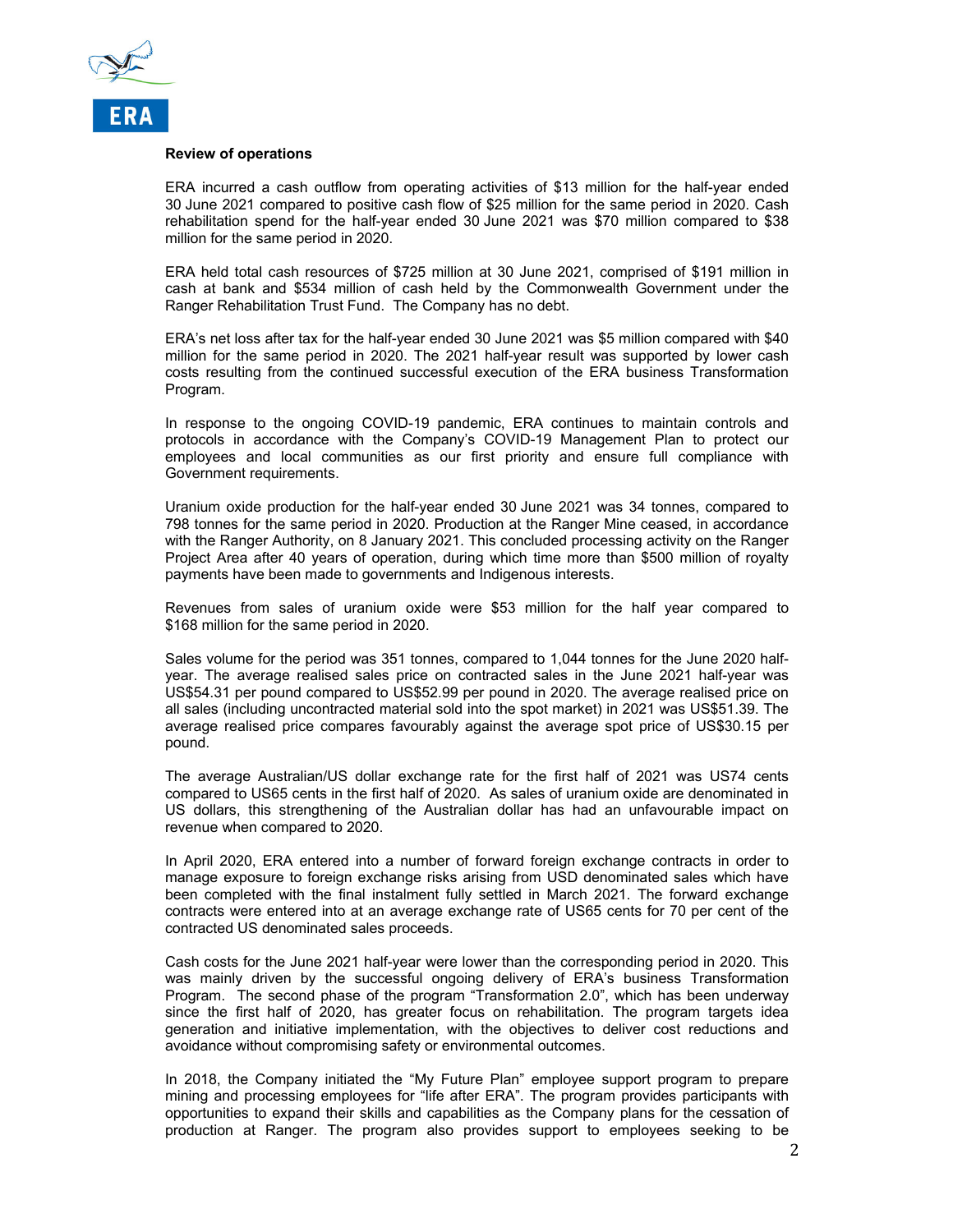

redeployed within the broader Rio Tinto group and to those who may wish to start their own business or retire. The Company has supported the preparation of career plans for approximately 95 per cent of the workforce. Following cessation of the production in January 2021, ERA successfully redeployed a number of employees into other Rio Tinto business units with the remainder of employees not required to execute the rehabilitation phase progressing the plans made through the "My Future Plan" program.

#### **Rehabilitation**

At 30 June 2021, the ERA rehabilitation provision is \$656 million.<sup>1</sup> During the first half of 2021, ERA incurred expenditure of \$71 million on rehabilitation activities (\$70 million in cashflow and \$1 million in utilisation of leased assets).

On 15 February 2021 a significant milestone was achieved with the completion of the bulk dredging works at the Tailings Storage Facility (TSF). Following this, works are progressing on floor and wall cleaning activities. This process has been more complex than planned and has pushed final floor and wall cleaning later into the second half of 2021. This is a critical path activity as material from the TSF floor and walls are deposited in Pit 3 prior to final pit capping. ERA is progressing the final design and execution of the Pit 3 wicking, capping, and bulk backfill works. Work is under way to evaluate progressing this in parallel to final TSF floor and wall cleaning in order to condense the required schedule.

#### **Funding**

As announced on 20 February 2020, the Company's fully underwritten 6.13 for 1 pro-rata renounceable entitlement offer of new fully paid ERA ordinary shares closed successfully on 18 February 2020, raising approximately \$476 million to fund its rehabilitation obligations for the Ranger Project Area (**Entitlement Offer**).

Following the receipt of the proceeds from the Entitlement Offer, ERA deposited \$454 million into the Ranger Rehabilitation Trust Fund held by the Commonwealth Government in order to satisfy its obligations to provide security against the estimated costs of closing and rehabilitating the mine immediately (rather than upon the planned cessation of mining operations). The remaining proceeds from the Entitlement Offer have been invested in short duration term deposits with Australian deposit taking institutions.

#### **Ranger 3 Deeps**

Given the current uranium market environment, the Ranger 3 Deeps project continues to face material barriers to development. Due to ongoing constrained market conditions the project remains uneconomic. Consequently, ERA is progressing backfill works on the Ranger 3 Deeps decline.

At present, no work is being conducted on further development options for the Ranger 3 Deeps deposit.

#### **Exploration**

There was no exploration expenditure for the half-year ended 30 June 2021.

#### **Dividends**

l

ERA has decided not to declare an interim dividend in respect of the 2021 half-year. No final dividend was paid in respect to the 2020 financial year.

<sup>1 30</sup> June 2021 provision discounted at 1.5 per cent and presented in real terms (\$676 million undiscounted in real terms). This equates to an estimated \$729 million in undiscounted nominal terms.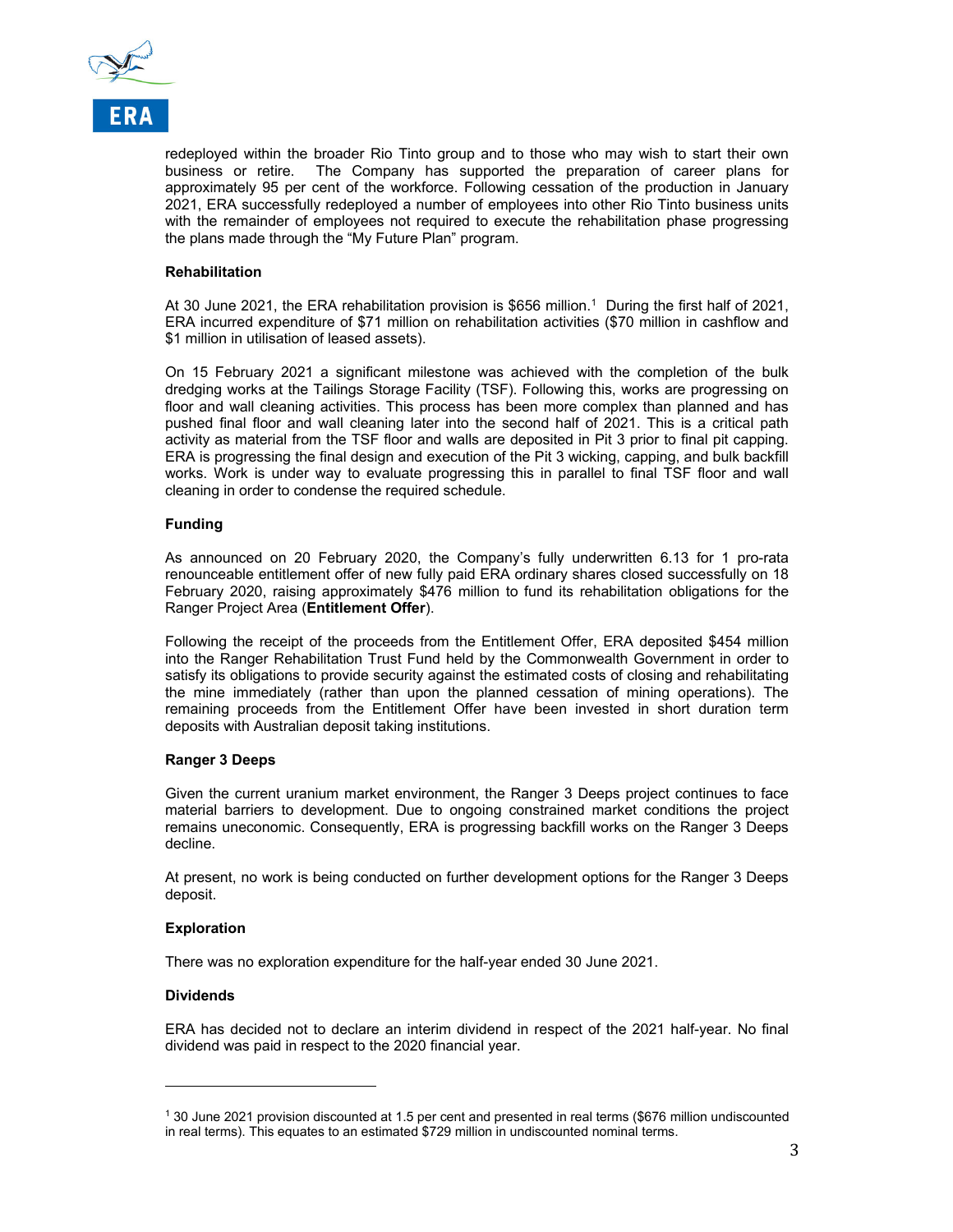

#### **Outlook**

The strategic priority of ERA is the rehabilitation of the Ranger Project Area, which ERA believes will demonstrate ERA's commitment to long-term sustainable operations in the region, create a sustainable, positive legacy and underpin potential future growth opportunities.

The net proceeds of the Entitlement Offer completed in February 2020, together with ERA's existing cash resources and expected future cash flows, will be used primarily for the purposes of funding rehabilitation. A sum of approximately \$20 million from existing cash resources and expected future cash flows has been provisionally designated for expenditure on prospective development opportunities or otherwise as the ERA Board determines to be in the interests of the Company from time to time.

Consequently, ERA's near-term strategic priorities include:

- complete rehabilitation of the Ranger Project Area;
- maximise the generation of cash flow from the remaining inventories of drummed uranium oxide;
- preserve optionality over the Company's undeveloped resources; and
- progress inorganic growth options evaluation.

ERA continues to hold substantial inventories of uranium oxide that it aims to sell down opportunistically.

This announcement is authorised by the Disclosure Committee.